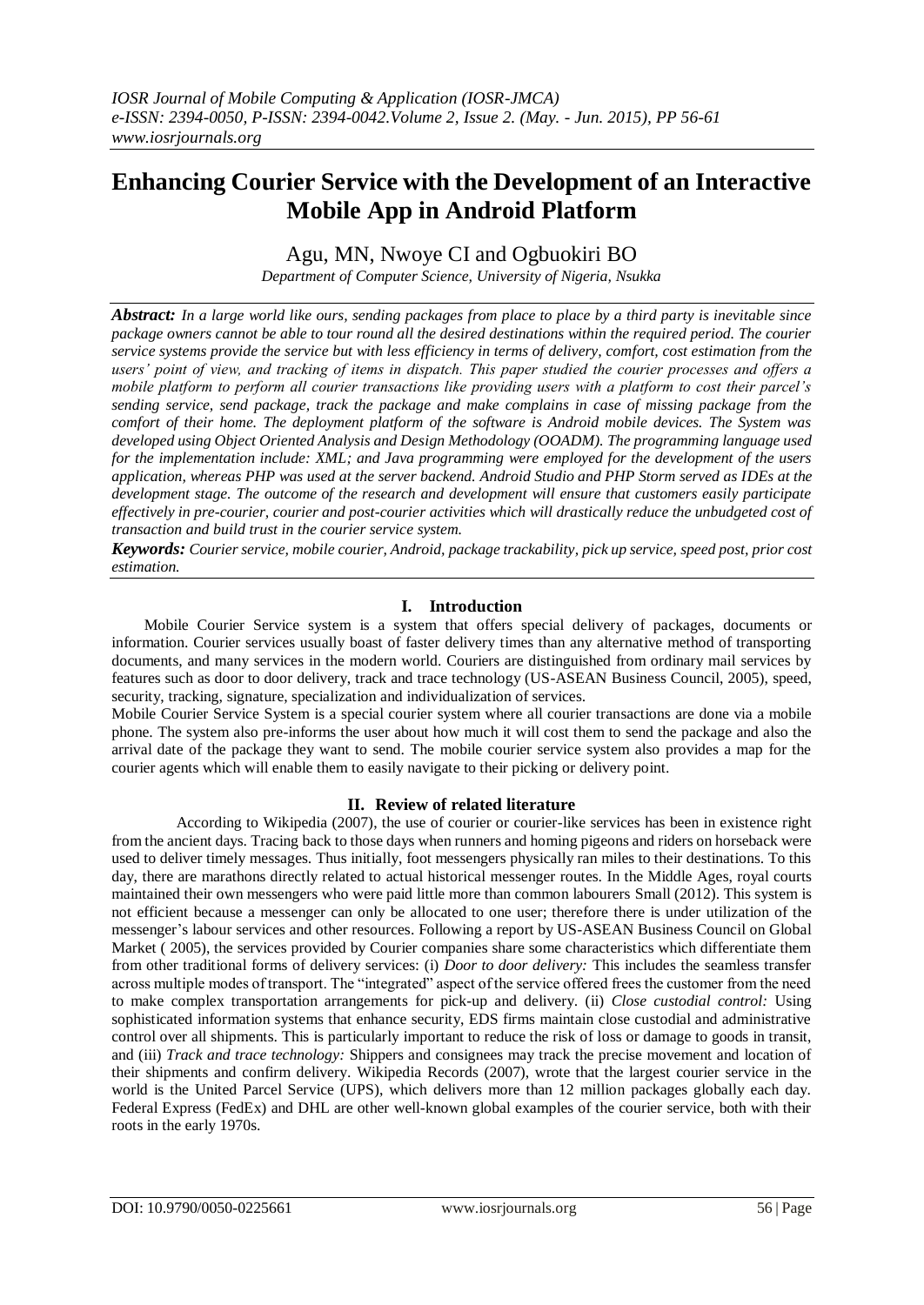Orunga *(2012)* opined that *p*arcel delivery companies experience a host of problems in their service delivery which culminate in increasing the cost of services, time wasting and poor service delivery. He further argued that lack of messaging services lead to weak audit trails for deliveries and that the manual system of managing deliveries often results to poor coordination of deliveries and collections and recommended the use of right technology to customize the services for a greater step ahead in the courier industry. His major reason for the technological approach is to increase the accuracy of courier records, and manage time effectively. Karlson et al,( 2008*)* took a study into the electronic file exchange aspect of courier. The study highlighted the essence and place of Courier leverages mobile phone and PCs especially in the activities of sharing of electronic files and URLs from users' personal work environment anywhere they have their phones and access to a shared display. It also portrays the usability issues that will require further refinement, such as users concerns with privacy, reliability and speed of package delivery.

Chris (2006) came up with a design for a courier system meant for a desktop application. But this is not sufficient, implementation is also needed. Chauhan et al., (2010) in their paper *ca*me from the angle that web based application is the magic of today's world and projected *"*e-Courier Services*"* for business to business interaction as a basic solution towards high-tech courier services in India. They presented an e-courier service that users can use and perform their courier transactions. Here the app was deployed as a web application targeted to Indian users. Their concept in the paper was deployed on the web and but was not targeted to mobile phone users. In Azeta et al *(*2010*),* it was noted that the existing express delivery system lack mobile facilities for customers to lodge complains and track which makes it difficult that while the shipment is on the move, the customers are kept in the dark about their consignment and also the courier agents are not able to access courier information while on the field. For this, the author therefore proposed the Mobile Express Delivery System (EDS) which will provide the courier customers with a means of tracing/tracking shipment, lodging of complaints and making financial transactions on shipment. This should also assist the courier staff to effectively manage courier related data with a mobile phone in order to enhance time, efficiency and documentation management for the customer and courier staff. The author took a critical look at the courier section in Nigeria and concluded that it was still far from using mobile device to support their operations, considering the enormous benefits of mobile applications in the global economy. Hence, there is need to scale it down to mobile since the number of mobile phone users now supersedes the number of PC users Murtagh,( 2014).

The work of Karlson (2008) presented a system that enables two or more parties to share file from their mobile device. The limitation of this system is that it was just developed for sending and receiving of e-documents. Also, the system shares its documents over Bluetooth connection which has range limit. In Azeta et al., (2010), wap enabled phones was proposed to be part of designed considerations for a mobile express delivery system. The system enables user to perform various courier operations like tracking, check account statement and lodging complaint. In this contemporary period, mobile phones have become smarter with the advent of the Android operating system which now makes up 84% of the world's smart phone market. The work in Azeta et al. (2010) was designed for mobile using java language; but the system proposed, due to technological revolutions, now has less use and will be seen as archaic.

According to Fabiano *(*2010*),* the major selling point for logistics companies is access to the delivery status of a consignment which should be provided by courier and cargo companies for their clients through a toll free hotline, SMS and company website. In order to enhance this services, the author says that PT Repex Wahana (RPX), a local logistics company in partner with FedEx, is to offer a number of high tech service features which includes the RPX Global Positioning System (GPS) that is placed in every company vehicle so that its whereabouts can be traced and the RPX Tracker, which is an enhanced PDA complete with Wi-Fi and GPS that is carried by each courier to input data when the consignment is received by the customer or to update the status of the consignment.

Emeje(2013) opined that effort are being made to educate the courier operators on how they can use ICTs for tracking and other trading activities. He throws light on "national economic potential of indigenous courier operators leveraging electronic commerce platform as canvassed by the Courier Regulatory Department to prosper the industry". The Nigeria ICT Compumetrics report (2003) observed that multinational courier companies in developing countries such as Nigeria make use of sophisticated ICT products and equipment courtesy of their foreign partners. According to Schmidt (2015), the couriers and local delivery services in the US primarily provide express delivery and pickup of parcels. He highlighted that E-commerce trade is one of the major drivers of the global courier service industry. Electronic aspect of courier is recommended with the increasing demand of e-commerce all over the world. According to the author, there are 3 types of courier services in US, viz-a-viz; Carriers, Freight and Haulage.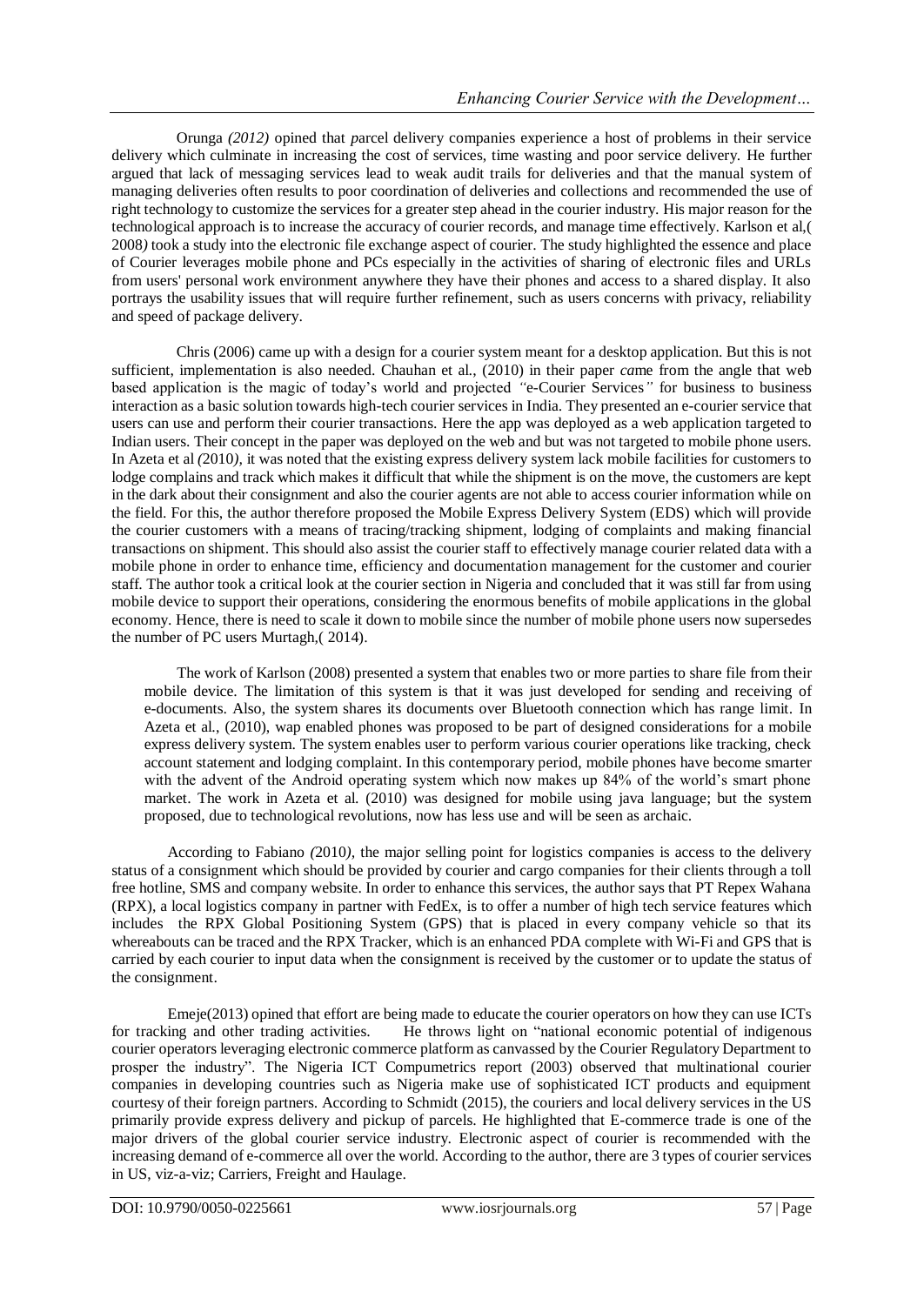The Carriers (they are large delivery companies that have a wide delivery network and a large fleet. Their fleet includes airplanes, trucks, vans, and ships). Carriers offer an entire supply chain solution for a large variety of goods. The Freight forwarders are subcontractors to airlines or carriers. Most freight forwarders offer specialized services like pallets, parcels, or bulky goods transport. The Haulage services transport bulky and heavy goods. Haulage services are not trackable like the services of carriers or freight forwarders. Most hauliers make use of rail networks to transport goods. In another work published in Yosep, (2014), a food ordering application was design for the Android platform. In Yosep, (2014) both the client-side(mobile phone) and the server side of the software were designed. It also included system that will be able to track an order.

Courier business is presently a critical service sector of global economy, reaching to nearly every hamlet across the world in Isaac (2010). It is also one of the fastest growing sectors. Inability of state run postal systems to cope with 20th Century jet-age demands of speed, security & expanded delivery led to emergence of modern private courier firms, operating side by side with state run postal system that has become an endangered species. Despite influx of new entrants in the last 15 years, the sector is still far from saturation point.

## **III. The Mechanisms of Interactive Mobile Courier Service System**

The concept of mobile courier service system is to enable user to send packages without stepping out of their house. Courier service is not complete until the dispatched parcel gets to the final recipient and the delivery report to sender. This service is best if it can be efficient in the three stages of the service, viz-a-viz: pre-courier, courier and post-courier activities. The pre-courier activities encompass all the preparatory actions taken before the dispatch of the parcel. This includes identifying the courier agents/company, costing the service, specifying the delivery variables and registering the parcel for dispersal. The uncertainty of the costs of sending the package has become a big problem in the system. There is need for clients to know how much it will cost them to send a package from the comfort of their home or offices before making any move so as to eliminate some untold disappointments. The system will have the cost estimation capability using the parameters of date, time frame, weight, distance and delivery preference supplied by the clients thereby informing a potential user the cost of sending a particular package and the expected delivery date and time ahead of the initiation of the service proper.

There are associated stress and time wastage from the customers' point of view in going to the courier office as well as waiting on the service queue just to send packages. Therefore, it will be significant for the system to make room for users to send a request for service after the necessary pre-courier services and then a courier agent can come to clients location to pick up the package for delivery. The courier service starts from here. Payment for the service can be made at this point using the most prevalent and safest form of making payment.

Ineffective tracking system in the existing courier service is another problem to the customer's satisfaction of the service. With a mobile network platform, an easier, better and faster way of tracking users parcels coupled with a notification service which can be in form of an app custom notification or telecommunication SMS can be provided.

Some courier agents may find it difficult to locate recipient of the package being sent. The user's participation in the courier service using the mobile application makes the meeting ground very efficient. The courier agent can easily seek for direction and redirection from either/both the sender or/and the recipient using the mobile app. This is the turning point in the user's participation in courier service. At some point in time, the courier agents can also use the app to easily locate a customer's address with the aid of Google map API. This API assists courier agents navigating to their picking or delivery points.

At the final dispatch, both the recipient and sender can acknowledge the service completion using the mobile platform. This is regarded as the user's participation in post-courier service. In addition, It introduces a faster way to lay complain about a delay in delivery or missing package.

In this regards, fast means of communication between the customer and the agency is enhanced via virtualization of space.

## **IV. The Design of Interactive Mobile Courier Android System**

The Object Oriented Analysis and Design Methodology (OOADM) was used in the research and development. Whereas Object Oriented Analysis (OOA) emphasizes on finding and describing the objects (concepts) in the problem domain, Object Oriented Design emphasizes on defining software objects and how they collaborate to fulfill the requirements dealing basically with objects, classes, relationships and instances.Figure 1, presents the requirement specification of the system in a use case diagram as a graphical means of representing the functionalities of the system. It represent the sequence of actions carried out by the system during execution and the relationships between functional parts of the system. The UML diagram in the figure 1 above shows the list of activities and actors involved in the system. A lot of actions need some other actions to precede before their completion (<<includes>>), while some actions too need other actions to follow their completion (<<extends>>). For instance, for a user to complete "Request for courier service", actions such as "Register parcel and Pay" for the service has to be executed before the completion of that function, whereas action like "Invite Agent" follows immediately after the completion of the request.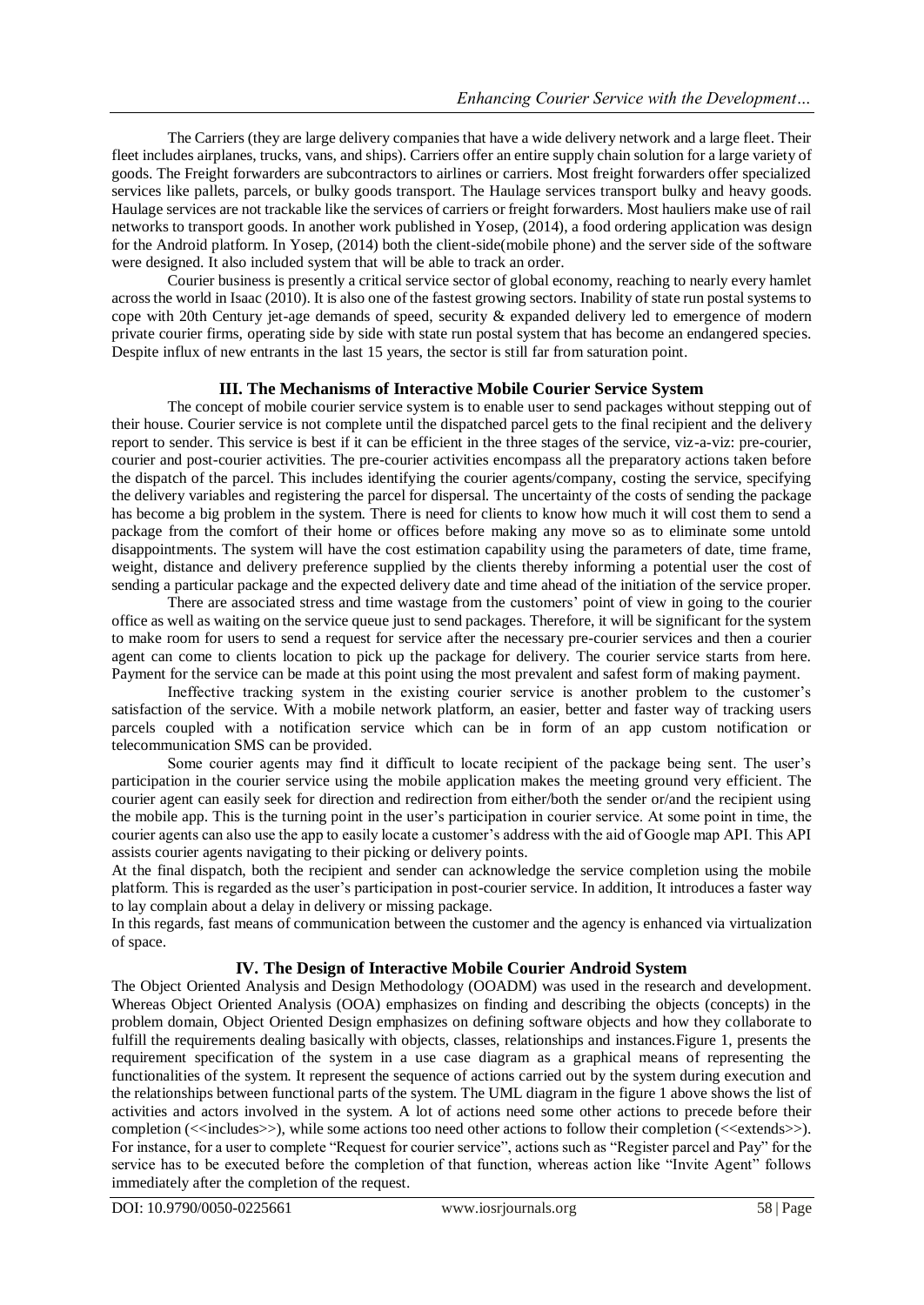

*Figure 1: UML use case diagram for the interactive mobile courier system*

Three actors, the sender, agent and recipient are the target users of the app. Whereas sender subscribes for the service, tracks the progress and gets notification of its completion, the agent is an intermediary actor between the sender and the recipient. When the user requests to send a package transfer request, the admin server receives the request and process it automatically. It finds and sends request to the appropriate and most convenient agents. The agent acknowledges the assignment and sees to the dispatch of the parcel. The recipient receives the parcel and acknowledges reception. The whole activities are synchronized on a central database which in combination of the software and the users make up the system.

All the actors can track service using a tracking code. The sender tracks the status, the recipient tracks the proximity of delivery and the agents tracks his directions. The customer service module handles the reporting of lost packages and so on.

## **How it works:**

The proposed system presents a better way of sending and tracking your packages. Using the proposed system, here are the steps you have to follow to send a packages:

- i. Open the mobile courier app and key in the details of the package you want to send.
- ii. Key in the details of the recipient
- iii. The system will tell you how much it will cost to send the package and the date of arrival of the package.
- iv. When you complete the transaction, a courier agent comes to your address to pick up the package
- v. When you package leaves your destination, details about its location will be sent to you via mobile notification.
- vi. In case you have any complain to lodge, you can still do it via the mobile app.
- vii. There is also provision for courier agent to trace the route between two points with the proposed system.

# **V. Architecture of the System**

The architecture of the system is 3-tier. The presentation tier, middle tier, and data tier. The system has two presentation tiers. The one at the client side which was built using XML. The one at the server side was built using HTML. The middle tier also called the business logic was built using java and PHP. Java was used to get all data from the presentation tier(client side) then it does calculations where necessary and parses the data to the server using JSON code. PHP interprets the data which was parsed from the client side and then stores it in the Data tier which is the SQL database.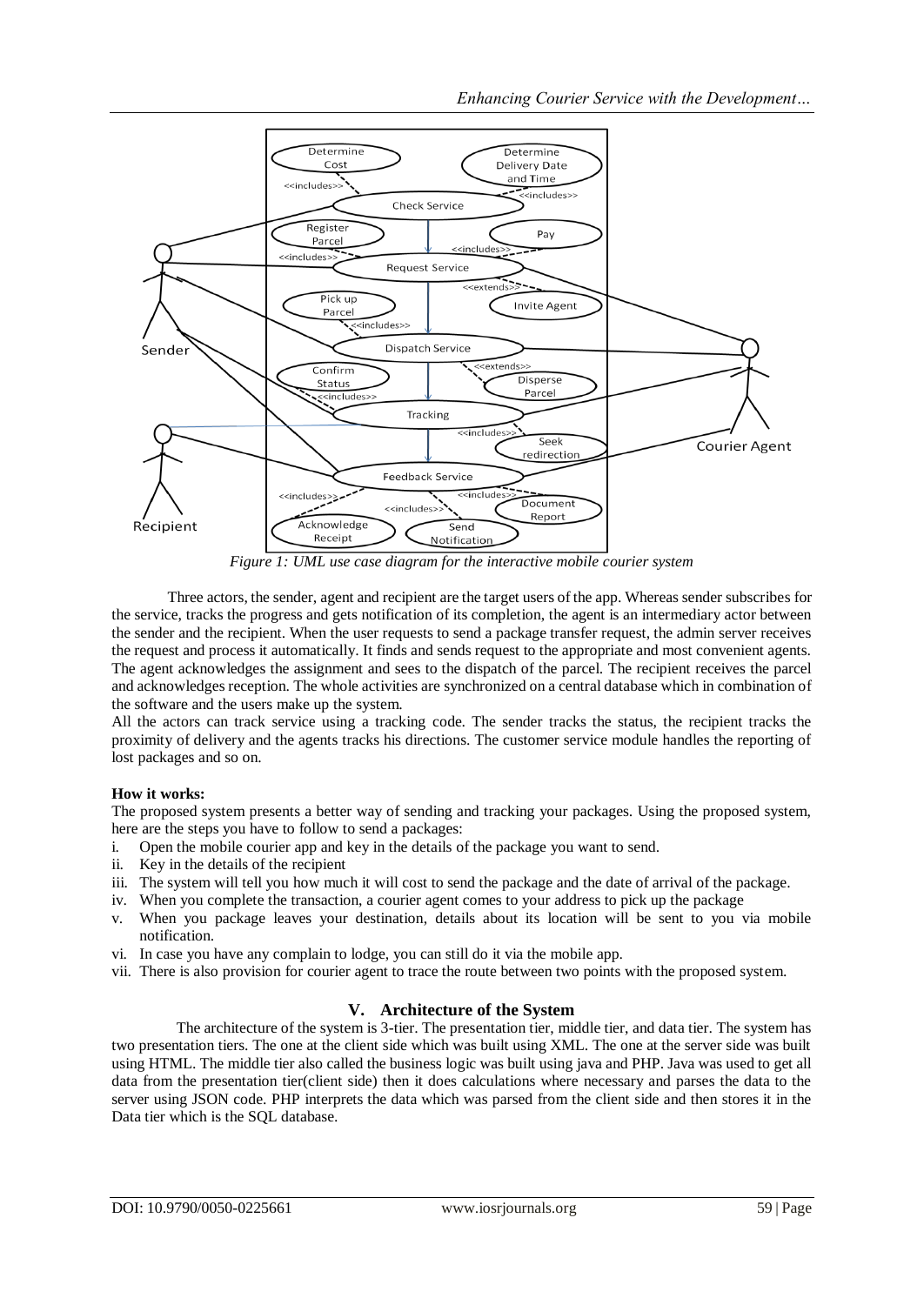#### **System Implementation**

The interface of the android client application was designed with XML, having java code running behind them. With built-in support for Google Cloud Platform, it was easy to integrate Google Cloud Messaging and App Engine. Being an Android app, java was used for all its activities implementations. PHP was used at the server backend and also to interface the MySQL database for its online contents. JSON was employed in creating an interaction between the Android SQlite database on the user's app and MySQL database at the admin's host. XML was very useful in the layout design and in storage of some static data.

| all all 80% <b>ED</b> 12:31 PM<br>$\blacksquare \quad \lozenge \quad \lozenge \quad \blacksquare$<br>٥<br>Mobile Courier | "ill all 98% <b>B</b> 5:44 AM<br>$\Box$<br>₿<br>$\mathbb{R}^2$<br>ò.<br>PackageDescription<br>$\blacklozenge$ | .ill .ill 80% ■ 12:32 PM<br>$\gamma = \emptyset$ ii D<br>Recipient<br>← |
|--------------------------------------------------------------------------------------------------------------------------|---------------------------------------------------------------------------------------------------------------|-------------------------------------------------------------------------|
| The easiest way to send your<br>package                                                                                  | <b>Package Description</b>                                                                                    | <b>Recipient Detail</b>                                                 |
|                                                                                                                          | Laptop                                                                                                        | Uche                                                                    |
| <b>SEND PACKAGE</b>                                                                                                      |                                                                                                               | 07033112255                                                             |
|                                                                                                                          | Department of computer<br>science, University of Nigeria,                                                     | 9                                                                       |
| <b>TRACK PACKAGE</b>                                                                                                     | Nsukka                                                                                                        | Address                                                                 |
|                                                                                                                          | 07039050000                                                                                                   | J<br>if<br>the                                                          |
| <b>CUSTOMER SERVICE</b>                                                                                                  | Package is breakable                                                                                          | Е                                                                       |
|                                                                                                                          |                                                                                                               | ↷<br>×                                                                  |
|                                                                                                                          |                                                                                                               |                                                                         |
|                                                                                                                          | <b>NEYT</b>                                                                                                   | 7123                                                                    |

Figure 2: screenshot of the software

#### **VI. Conclusion and Recommendation**

This paper presents a mobile courier service system for the courier service sector in Nigeria. A critical look at the courier section in Nigeria shows that they are still far from using mobile device to support their operations, considering the enormous benefits of mobile applications in the global economy. The system as developed provides an easier means to send documents and other package like laptops, books, etc. with less delay and stress. People do not have to visit the courier offices again for any reason. The Mobile courier service system provided in this paper, when fully deployed, will help to improve the services rendered by courier companies in Nigeria. So far, this system provides complete client side courier software which customers can use to send their package to various destinations By the resources available to us and considering the limitation, we were able to completely implement the client side of the mobile courier service system and we leave the rest as recommendation for further development.

#### **Reference**

- [1] Azeta, A. A., Ogunlana A. O. and Ezeh C. O., (2010) Design and Implementation of a Mobile Express Delivery System, Proceedings of the International Conference on Software Engineering and Intelligent Systems, Ota, Nigeria SEIS 2010. Vol 1.
- [2] Chauhan A., Singh S., Jain A. and Kumar R. (2010). High-Tech Courier Services as an E-Courier services in India Prospective. Report and Opinion 2010;2(5):86-93. ISSN:1553-9873.
- [3] Chris. (2006). Courier System report.
- [4] [http://d1dlalugb0z2hd.cloudfront.net/highlight/pdfgenerator/courier.pdf](http://d1dlalugb0z2hd.cloudfront.net/highlight/pdfgenerator/courier.pdf-)
- [5] Emeje, S (2013) Many courier companies are going down, interview with Punch newspaper August,19.
- [6] Emeje, S (2014) Online Courier Business: Untapped Goldmine interview with Daily Newswatch September 15..
- [7] Express Delivery Services (2005): Integrating ASEAN to Global Market. A report by US-ASEAN Business Council June 2005 [8] Fabiano R., (2010) Challenges and innovations in the courier and cargo industry, Supplement News, November 25 2010, 10:54 AM

available **on** on the contract of the contract of the contract of the contract of the contract of the contract of the contract of the contract of the contract of the contract of the contract of the contract of the contract http://www.thejakartapost.com/news/2010/11/25/challenges-and-innovations-courier-and-cargo-industry.html#sthash.XcNh8y77.dpuf 35

- [9] Karlson A., Smith G. , Meyers B., Robertson G., and Czerwinski M., (2008), Courier: A Collaborative Phone-Based File Exchange System., Technical Report MSR-TR-2008-05, http://research.microsoft.com.
- [10] [Murtagh](http://searchenginewatch.com/author/2644/rebecca-murtagh) R. (2014) Mobile Now Exceeds PC: The Biggest Shift Since the Internet Began, available at: <http://searchenginewatch.com/sew/opinion/2353616/mobile-now-exceeds-pc-the-biggest-shift-since-the-internet-began>